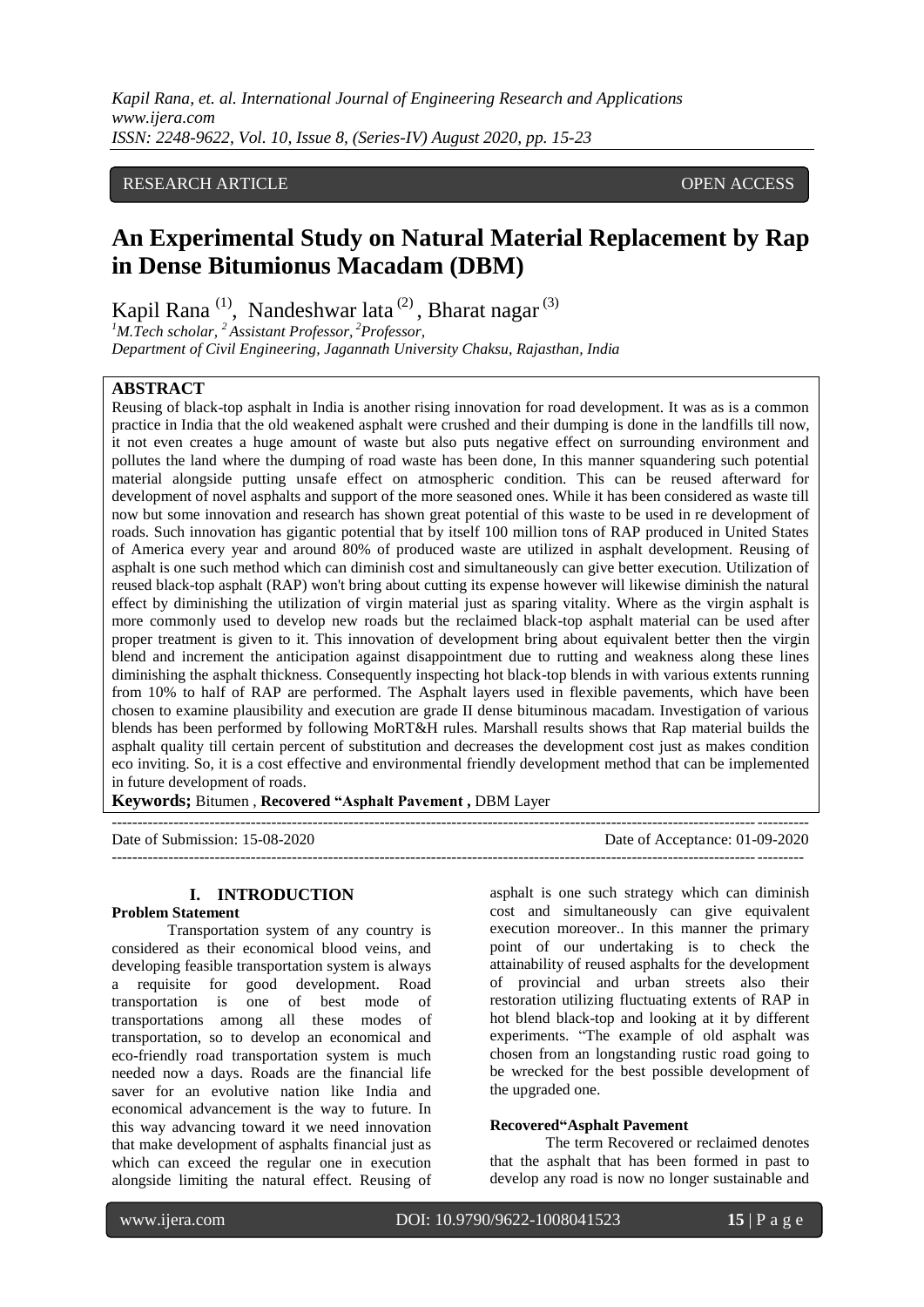it has to be demolish, so to recover it or reclaim it, proper processing has to be done. The cleared and<br>moreover reprocessed black-top materials reprocessed black-top materials containing asphalt with aggregates are denoted as Recovered black-top asphalt (RAP). At this site, The RAP is handled utilizing various steps progression of activities, inclusive screening, pulverizing, passing on, and stacking. Regardless of the way that the majority of bituminous asphalt is reused at central taking care of plants, bituminous asphalt may be beat setting up & united in granular or offset base courses using a selfmoving pounding equipment. Hot & cold method of recycling methodology have formed into consistent train exercises that join fragmentary significance removal of the black-top surface, mixing recouped material that have beneficiating included matters, (as for instance, virgin aggregate, spread, or conceivably progressing or spread, or conceivably progressing or reestablishing administrators to improve latch property), and compacting and setting the result mix in a singular pass.

While setting up black-top reusing, this is particularly the circumstance. Three chief necessities must be satisfied for black-top asphalt reusing to become productive. Reused black-top asphalts must:

- 1. It ought to be savvy,
- 2. It ought to be naturally mindful, and
- 3. It additionally performs well.

#### **Objectives of Study**

- □ Making construction economical. So to reduce use of newer material.
- To collate physical properties of virgin aggregate with Reclaimed aggregate.
- $\square$  Substitution of virgin material with Recyclable aggregate into DBM.
- □ To examine impact of RAP on DBM Layer of Flexible Pavement.
- To look-into the Strength and Stability parameter of different mix with the help of Marshall Test on DBM Layer of Flexible Pavement.

### **II. LITERATURE REVIEW**

There are numerous examinations directed by numerous researchers and designers who have been considered or taken in writing on the conduct and execution of bituminous asphalt ingredient as diverse waste/recyclable material, for example, recovered aggregates, wrecked waste, recovered bitumen, squander plastic, squander elastic, and more kind of worthless materials in different strata of adaptable asphalt by doing supplanting and/or including with virgin "aggregate" and regular bituminous material.

Monu Kumari et.al. (2018) examination advances the use of reclaimed material for evolutive nations as India. In India hot blend black-top is as yet very popular and well known used innovation. Thick Bituminous Macadam (DBM) blends were set up with various extents (half and full) of complete RAP (TR), and fine grade RAP (FR) and coarse grade RAP (CR) acquired from 2 distinct sources independently. The methodology was embraced inferable from the way that "uncontrolled processing" is as yet the major basically possible strategy for recovering RAP. Few quality and sturdiness properties have been taken in care while choosing the ideal extent of RAP material for making their use in DBM blends. It was discovered that CR blends request more amount of virgin black-top adhered by FR and TR blends to accomplishing the alluring properties of volume. It was found that TR blend have the most noteworthy Marshall Stability esteem while other of the blends could accomplish similar solidness esteem. Essentially, the rutting execution of all the blends was altogether higher than the control blend; be that as it may, FR blends demonstrated practically identical execution to TR blends. Then again, both the individual portions of RAP had equivalent dampness obstruction (rigidity proportion) to the control blend, while, complete division blends couldn't meet the base determined cutoff points. Indeed, even the scraped spot opposition in standard condition was more than the control blend of CR and FR blends. Weiying Wanga et.al. (2017) look into focus execution assessment of recycled/reused latches containing sublimate rate RAP conceal (to seventy percent) with combining of two sorts of WMA included substances, i.e., surfactant (MW) and polyethylene wax (RW). The Pressure "ageing vessel (PAV) and rolling slim film oven "(RTFO) was used to acquired artificial RAP and developing is done to ensure its unadulterated source and known properties. To check the properties of reused folios, The beams bendings rheometer (BBR), dynamic shear rheometer (DSR) and rotational viscometer (RV) tests were done. At some random test temperature higher consistency have been achieved at higher RAP content. The joining of the WMA added substance RW diminished the consistency amazingly, while the thickness of RAP-MW fastener changed somewhat in contrast with the managed reused cover. In such manner, the level of RAP folio could increment by WMA innovation. It is suggested that further the development work ought to be led on the examination of RAP folio extricated from various sources like wellsprings of processing asphalt and comparison should be done with the counterfeit RAP cover. Besides, it is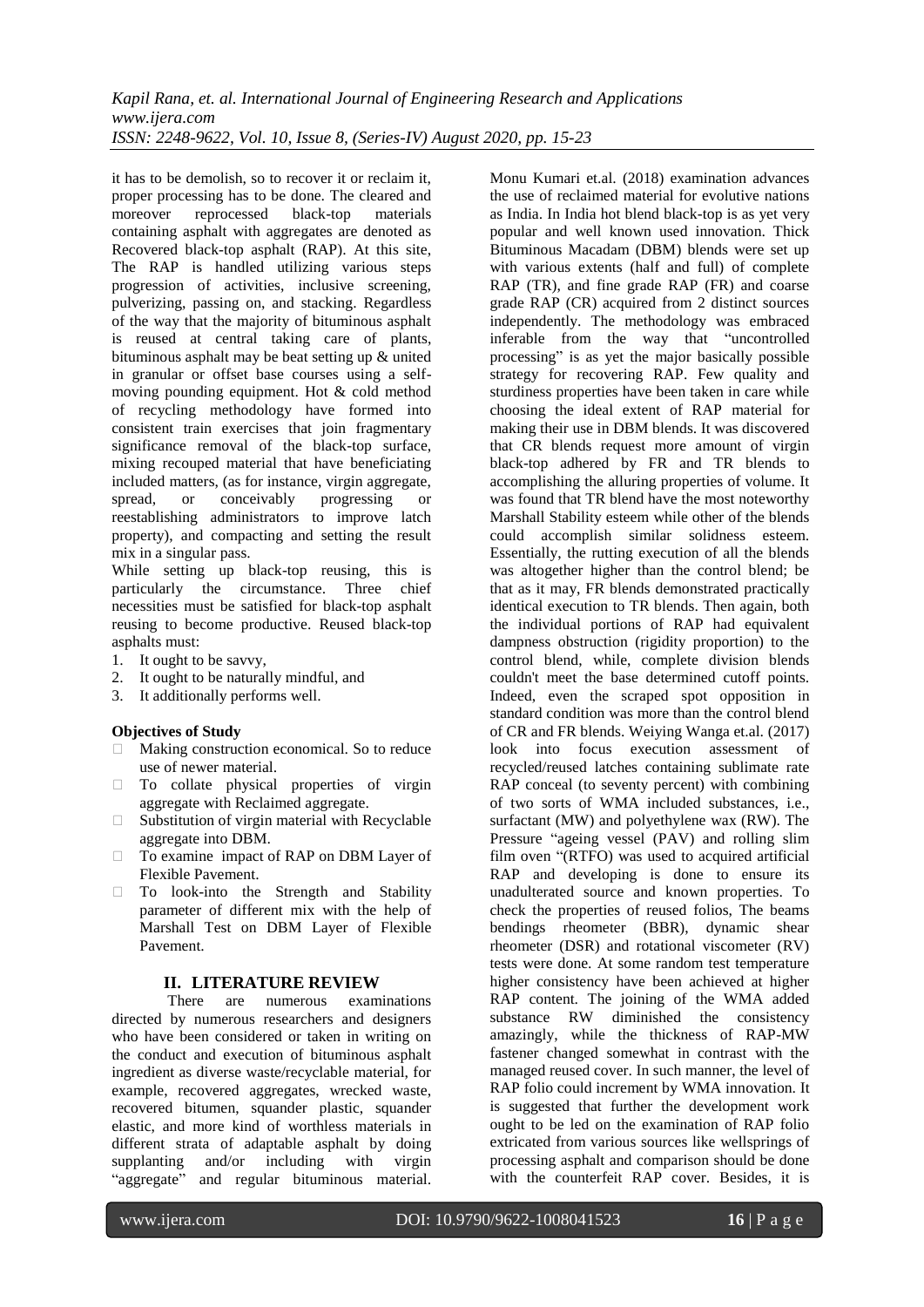important to do some concoction tests and research to portray the properties from full scale and miniaturized scale scales individually. Surender Singh et.al. (2017) examine the usage of agrarian industry waste like sugarcane "bagasse ash and waste creating at road demolition site (RAP). They have used this waste for creation of cement blends. They have made a set up of 5 different blends by fractional supplanting characteristic aggregate. Half and full supplanting of coarse RAP (CR) and

also half and full supplanting fine RAP (FR) is been done.

### **Material Used**

A decent and viable undertaking/research can be done by choosing crude material as per appropriateness and accessibility in neighborhood areas. In this venture work different sorts of materials utilized are depicted as follows:

- A. Bituminous material
- B. Aggregates (fresh and reclaimed both).

| <b>Table 1 Dense Bituminous Macadam Mixing Details and designation</b> |                         |
|------------------------------------------------------------------------|-------------------------|
| <b>Natural Aggregate</b>                                               | $\mathbf{m}$ in $(0,1)$ |

| <b>Designation</b> | <b>Natural Aggregate</b><br>$\mathcal{O}(6)$ | $\mathbf{RAP}$ (%) |
|--------------------|----------------------------------------------|--------------------|
| RAP <sub>0</sub>   | 100                                          |                    |
| <b>RAP10</b>       | 90                                           | 10                 |
| <b>RAP20</b>       | 80                                           | 20                 |
| <b>RAP30</b>       | 70                                           | 30                 |
| <b>RAP40</b>       | 60                                           | 40                 |
| <b>RAP50</b>       | 50                                           | 50                 |

#### **III. METHODOLOGY**

Different mixes are to be featured with the Marshall test to examine out the binder content value that is optimum and at which achievement of maximum stability cognized. For both the DBM Layers at different mixes, Marshall Test is performed on gradation.

Binder content shouldn't be less than 4.5 % of total mass as per the specification of MoRT&H. For flexible pavement the BM is

considered as surface coarse. Binder percentage is taken at different intervals initially it is taken 4 and on a broader state 6.5 percentis taken and the interval kept between various blend of mixes is 0.5 percent in order to evaluate optimum binder content value with taking help of Marshall Test. The outcomes of Marshall Mix examination done at different values of the binder content values for different mixes are under mentioned:



**Fig 1 Mixing material for Marshall Specimen**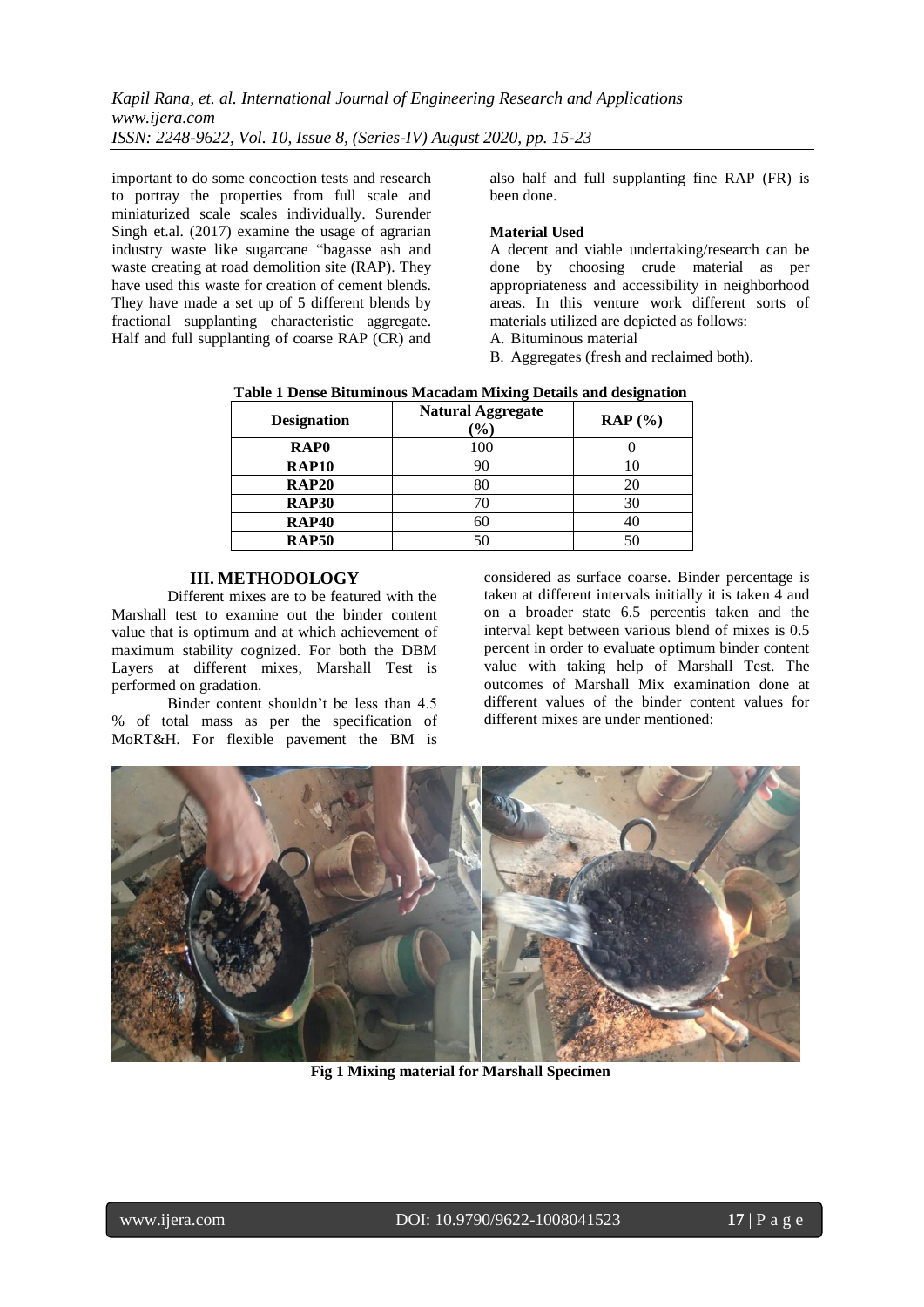

**Fig 2 Marshall Specimen**



**Fig 3 Weighing sample in air and water**

# **IV. RESULTS & DISCUSSIONS**

| Percentage of passing (in<br><b>Proportion</b><br>$\frac{6}{2}$<br>Kept for mix |     |     |     |        |    | Mix for trial (in $\%$ ) |    |        | <b>Cumulative</b> | ð<br>ಕ<br>ರ             |
|---------------------------------------------------------------------------------|-----|-----|-----|--------|----|--------------------------|----|--------|-------------------|-------------------------|
|                                                                                 | 100 | 100 | 100 | 100    | 10 | 30                       | 35 | 25     | 100%              | <b>Recomme</b><br>MoRTH |
| Size of sieve 20<br>(in mm)                                                     |     | 10  | 6   | filler | 20 | 10                       |    | filler | <b>Specimen</b>   | GII                     |

# **Table 2 DBM II Mix Gradation**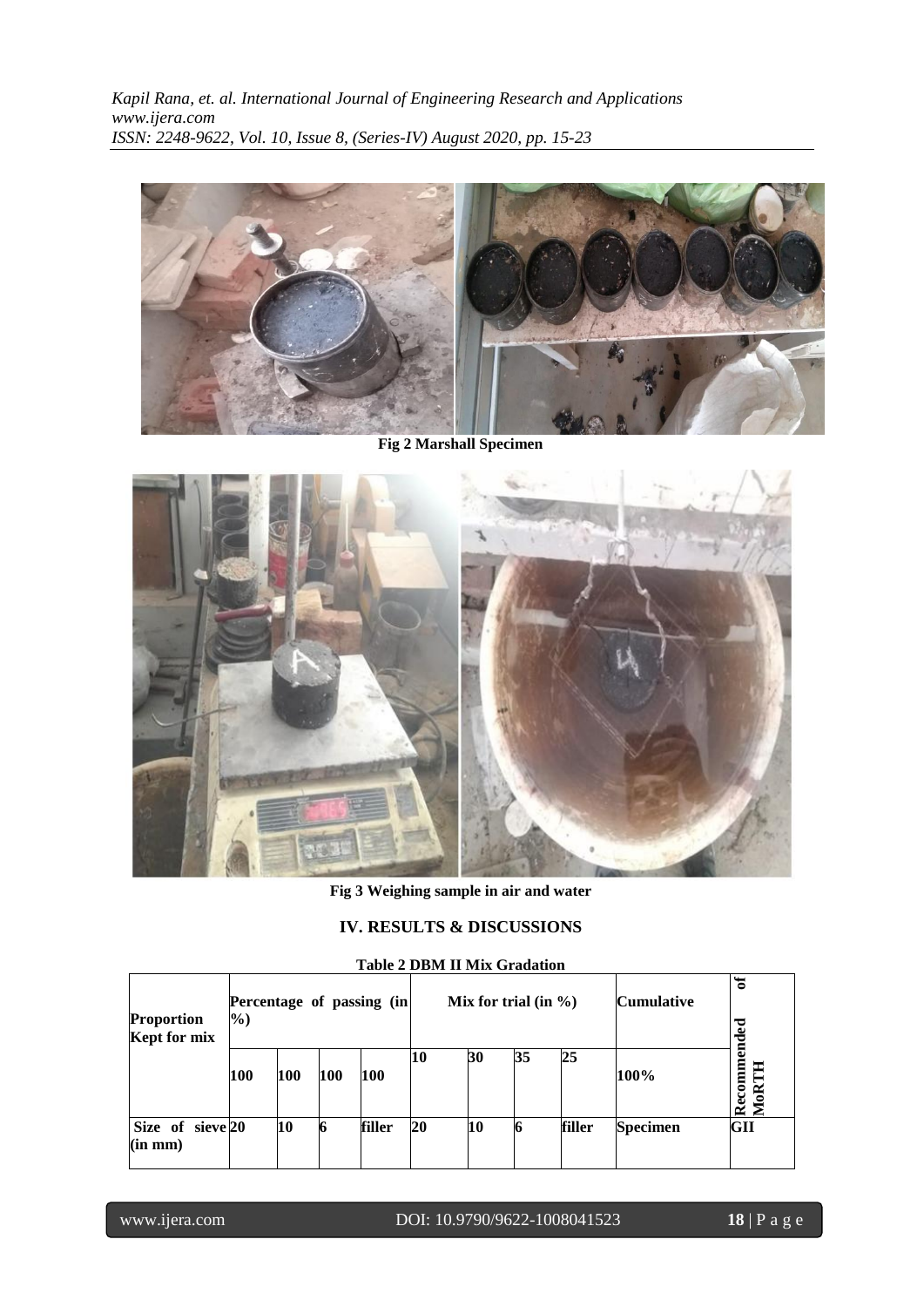| 37.5  | 100 | 100  | 100 | 100 | 10      | 30   | 35   | 25  | 100   | 100      |
|-------|-----|------|-----|-----|---------|------|------|-----|-------|----------|
| 26.5  | 100 | 100  | 100 | 100 | 10      | 30   | 35   | 25  | 100.0 | 90-100   |
| 13.2  | 34  | 89   | 100 | 100 | 3.4     | 26.7 | 35   | 25  | 90.1  | 71-95    |
| 4.75  | 9   | 19.2 | 73  | 100 | 0.9     | 5.76 | 25.6 | 25  | 57.2  | 56-80    |
| 2.36  | 4   | 5.2  | 21  | 100 | 0.40    | 1.56 | 7.35 | 25  | 34.3  | 28-42    |
| 0.3   |     | 2.4  | 2.8 | 64  | 0.0     | 0.72 | 0.98 | 16  | 17.7  | $7 - 21$ |
| 0.075 |     | 0.6  | 1.6 | 6.8 | $0.0\,$ | 0.18 | 0.56 | 1.7 | 2.4   | 2-8      |



**Graph 1 DBM II Mix Gradation**



**Fig 4 Sieve shaker Apparatus with sieves**

www.ijera.com DOI: 10.9790/9622-1008041523 **19** | P a g e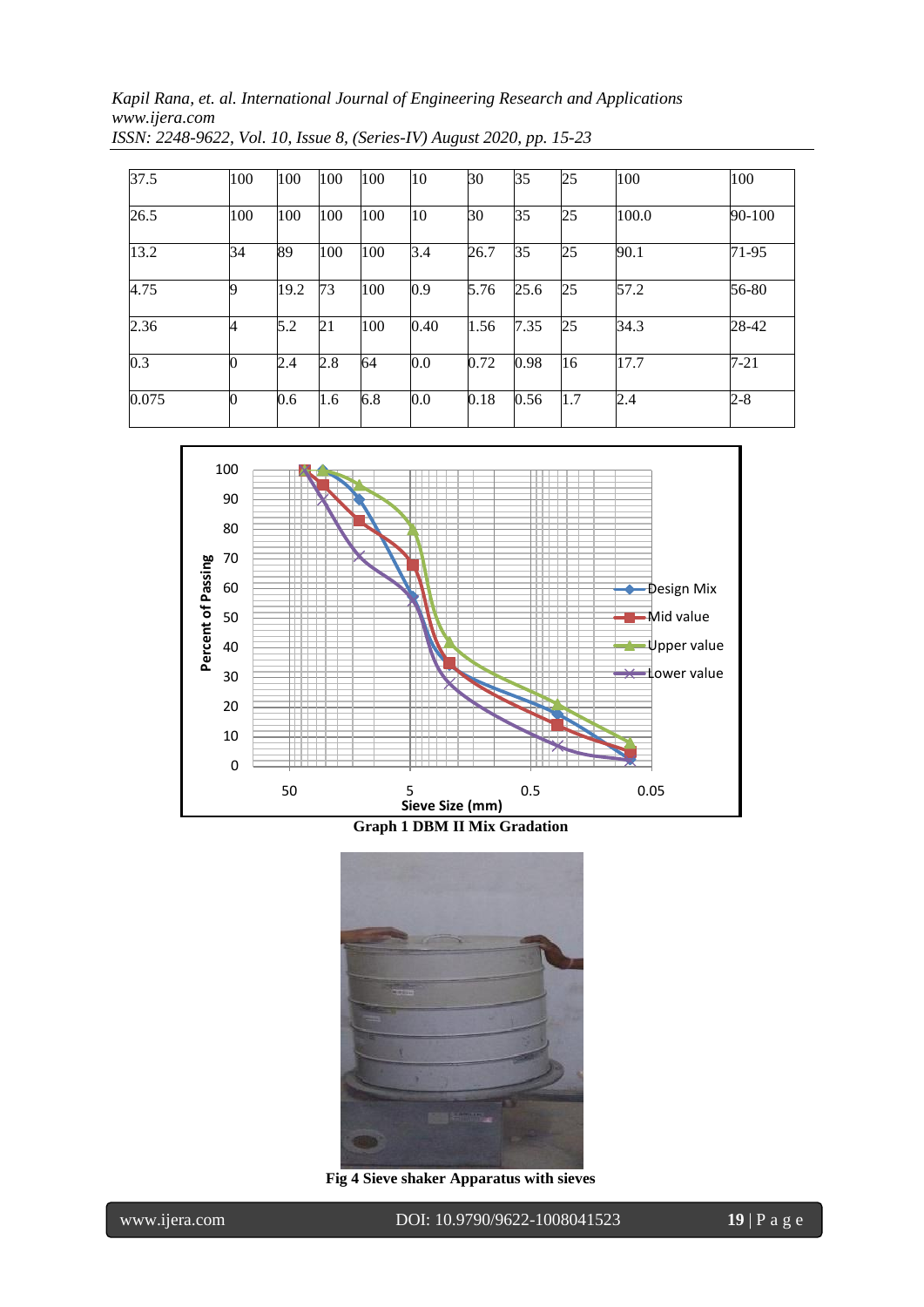

**Graph 2 comparison for DBM layer Marshall Stability using differ bitumen quantity**



**Graph 3 comparison for DBM layer Marshall flow using differ bitumen quantity**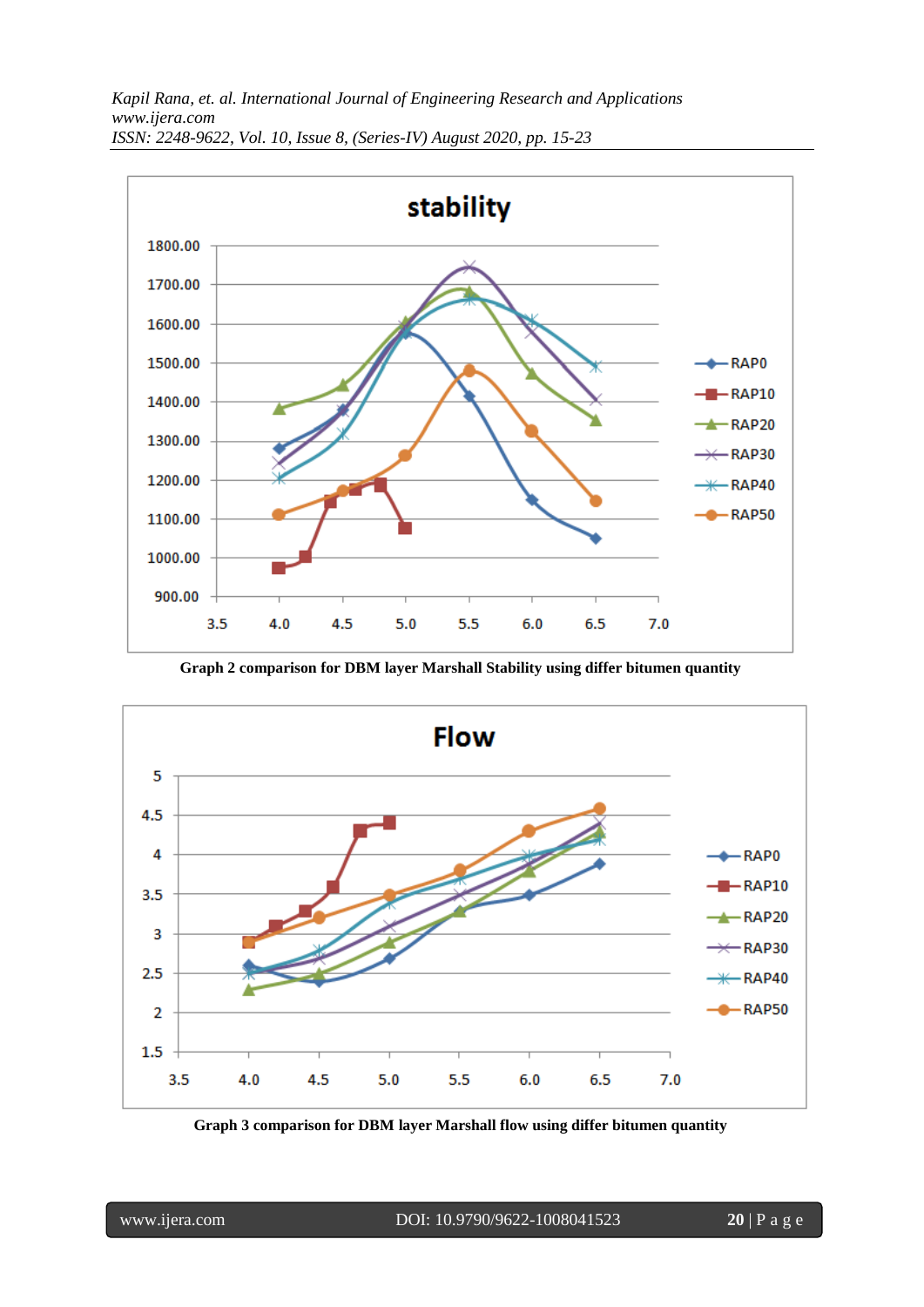*Kapil Rana, et. al. International Journal of Engineering Research and Applications www.ijera.com*



*ISSN: 2248-9622, Vol. 10, Issue 8, (Series-IV) August 2020, pp. 15-23*



**Fig 4.26 OBC Comparison for DBM layer of differ mixes**

**Fig 5 Max stability Comparison for DBM layer of differ mixes**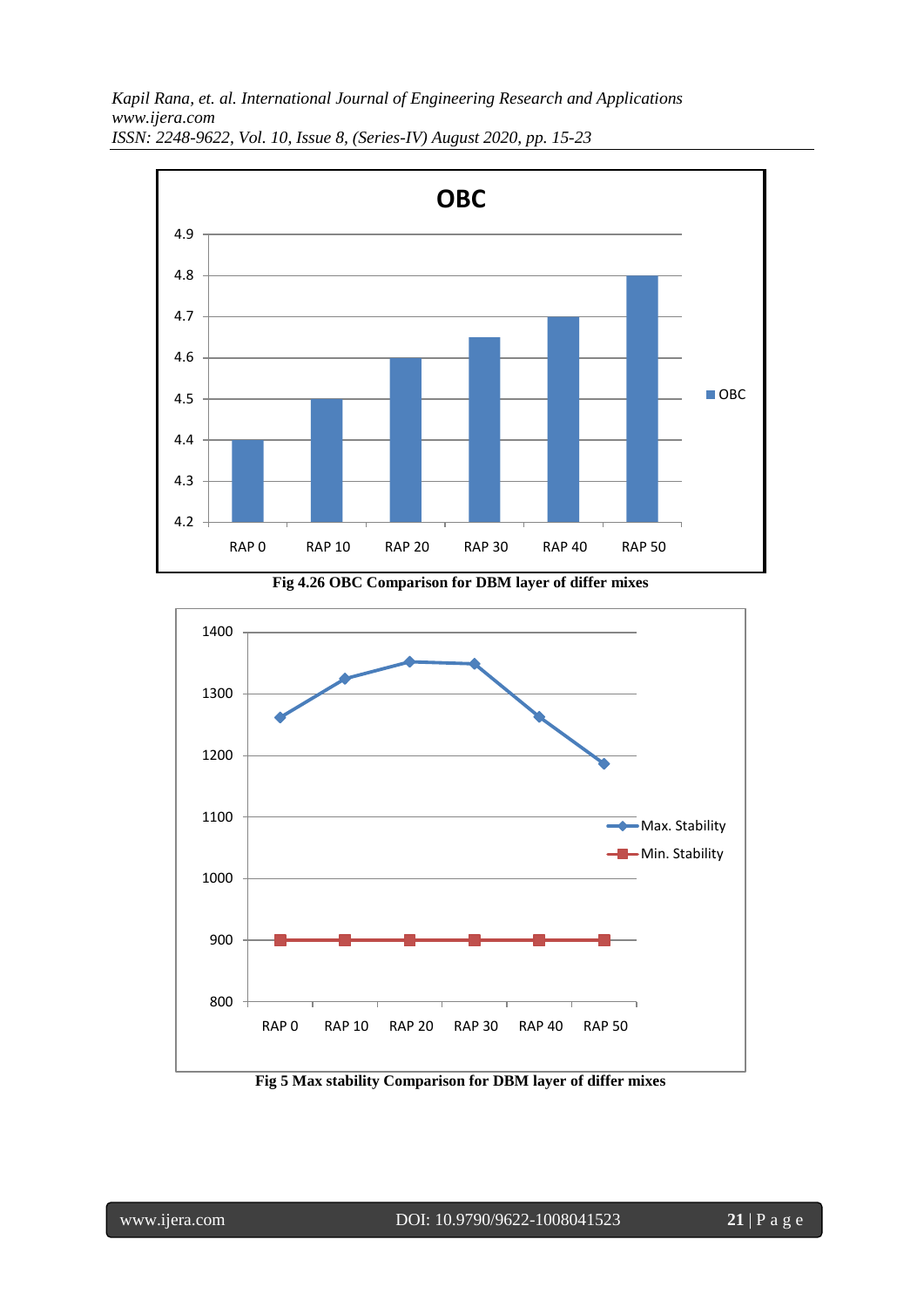

**Fig 6 Flow Comparison for DBM layer of differ mixes**





#### **V. CONCLUSION**

- It has been observed that up to replacement of 30% the Marshall stability of reclaimed or recovered aggregate were found increasing than the Marshall stability of convention mixes. And when 20 % replacement was made than it showed maximum strength.
- \* The above result analysis shows that 20% replacement has shown optimum strength and stability value, along with this it uses less natural material, making development ecofriendly.
- The doses of Binder content (optimum) varied at different mixes, The maximum value found at 20 % replacement.

 Total saving of 38699 has been seen for 20 % replacement.

#### **REFERENCES**

- [1]. A.R. Pasandín, I. Pérez, "Laboratory evaluation of hot-mix asphalt containing construction and demolition waste", Construction and Building Materials 43 (2013)497–505
- [2]. Asi Ibrahim, Shalabi Faisal et.al. "Use of basalt in asphalt concrete mixes", Construction and Building Materials 23 (2009) 498–506
- [3]. Huseyin Akbulut, Cahit Gurer," Use of aggregates produced from marble quarry